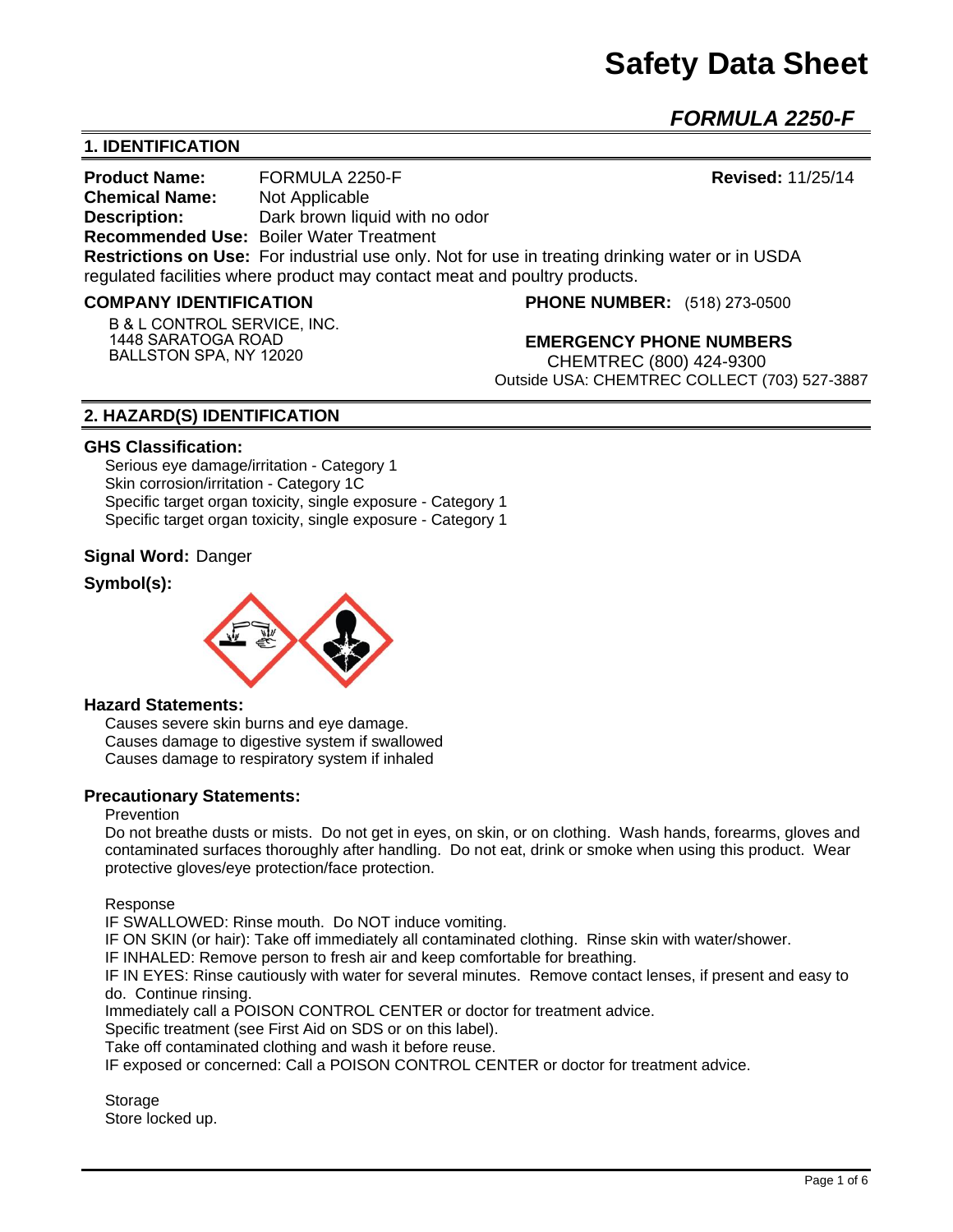Disposal

Dispose of contents/container in accordance with local, regional, national and international regulations.

## **Hazards Not Otherwise Classified:** None Known.

#### **Percentages of Components with Unknown Acute Toxicity:**

 Dermal: 18% Oral: 18%

# **3. COMPOSITION / INFORMATION ON INGREDIENTS**

| <b>CHEMICAL INGREDIENTS</b> | <b>CAS NO.*</b>    | PERCENT (%)** |
|-----------------------------|--------------------|---------------|
| SODIUM HYDROXIDE            | 1310-73-2          | $< 5\%$       |
| SODIUM SULFITE              | 7757-83-7          | н             |
| SODIUM SULFATE              | 7757-82-6          |               |
| SODIUM POLYMETHACRYLATE     | 0156559-16-9       | M             |
| SODIUM POLYACRYLATE         | <b>PROPRIETARY</b> | M             |
| SODIUM LIGNOSULFONATE       | 8061-51-6          |               |

**Legend: L=<1%; M=1-10%; H=>10%**

**\* Exposure limit and regulatory information in Sections 8 & 15**

**\*\* Exact percentage is a trade secret. Concentration range is provided to assist users in providing appropriate protections.**

## **4. FIRST AID MEASURES**

- **Eye Contact:** Immediately flush with clean, cool water for 15 minutes and if irritation persists, get medical attention.
- **Skin Contact:** Immediately wash skin with soap and plenty of water while removing contaminated clothing, for at least 15 minutes. If irritation persists, get medical attention. Launder contaminated clothing before reuse.
- **Inhalation:** Remove victim to fresh air. If individual experiences nausea, headache, dizziness, has difficulty in breathing or is cyanotic, seek medical attention. If not breathing, give artificial respiration via a suitable mechanical device such as a bag and mask. Do not use mouth-to-mouth resuscitation.
- **Ingestion:** Do not induce vomiting. Rinse mouth with copious quantities of water first and get immediate medical attention. Drink several glasses of water. Never give anything by mouth to an unconscious person. If vomiting occurs, keep airways clear.
- **Note to Physician:** There is no specific antidote. Treatment of overexposure should be directed at the control of symptoms and the clinical condition of the patient. Aspiration may cause lung damage. Probable mucosal damage may contraindicate the use of gastric lavage.

## **Most Important Symptoms/Effects:**

- **Eye Contact:** May cause severe irritation or burns. Prolonged contact may cause irreversible damage and/or blindness.
- **Skin Contact:** Prolonged contact may cause irritation, rash or burns. Severity is generally determined by concentration of solution and duration of contact.
- **Inhalation:** Inhalation of vapor or mist can cause severe irritation of nose, throat, and lungs. May cause damage to the upper respiratory tract and lungs under severe conditions.
- **Ingestion:** May be toxic. May cause severe irritation or burns of the mouth, throat, and internal tissues resulting in possible nausea and/or vomiting. Large amounts can result in acute toxic effects which may be fatal.

**Indication of Immediate Medical Attention and Special Treatment, if Necessary:** Other than acute, none known. See section 11 for toxicological information.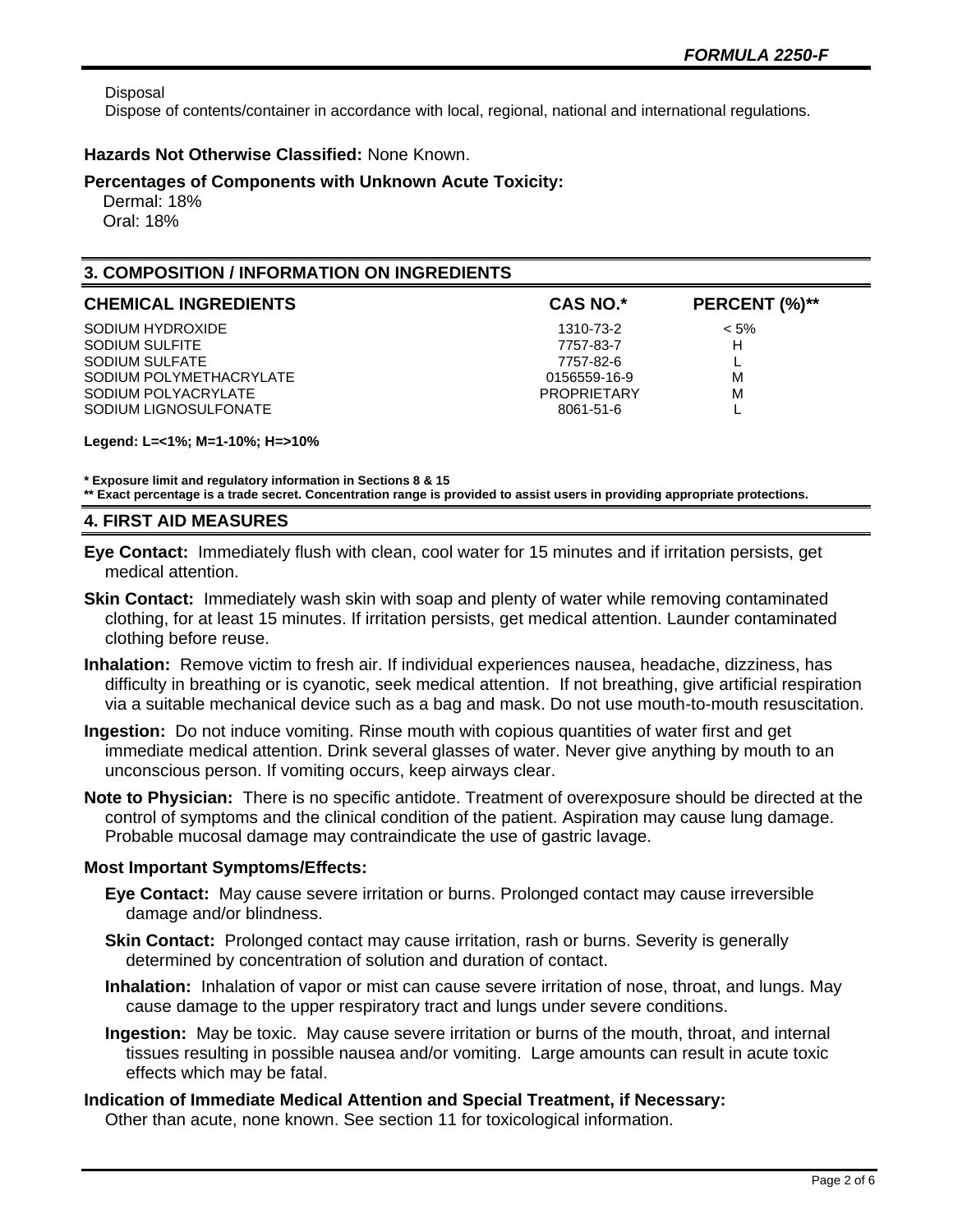## **5. FIRE FIGHTING MEASURES**

**Suitable (and Unsuitable) Extinguishing Media:** Any media suitable for the surrounding fire.

- **Specific Hazards Arising from the Chemical:** Product is corrosive to eyes, skin, and respiratory system. Closed containers may rupture (due to buildup of pressure) when exposed to extreme heat. If evaporated to dryness, some product residuals may burn. Thermal decomposition may release oxides of carbon, nitrogen and sulfur.
- **Special Protective Equipment and Precautions for Fire-Fighters:** Wear self-contained breathing apparatus and full turn-out gear. Approach fire from upwind direction. If possible, move containers away from fire. Cool fire exposed containers with water spray. If containers rupture or leak, product may evolve irritating or toxic gas under extreme heat. Contain runoff.

# **6. ACCIDENTAL RELEASE MEASURES**

#### **Spill Containment and Clean-up Instructions:**

Wear suitable protective equipment found in section 8. Small spills may be flushed with copious quantities of water, preferably to a sanitary sewer or waste treatment facility. Larger spills may be absorbed in sawdust or other absorbent and sweepings disposed of in an approved landfill. The area may then be flushed with copious quantities of water. Floor may be slippery; use care to avoid falling. Avoid release of this product into the environment to prevent contamination of soil, sewers, natural waterways and/or groundwater. See Section 12 for Ecological Information.

#### **7. HANDLING AND STORAGE**

#### **Handling and Storage:**

Store in a cool, dry, well ventilated area, between 10°C and 49°C. Keep containers tightly closed when not in use and follow all recommended safety precautions when handling the material. Keep out of sun and away from heat or open flame. Keep away from incompatible materials. See Section 10 for incompatible materials.

# **8. EXPOSURE CONTROL / PERSONAL PROTECTION**

**Engineering Controls:** General ventilation expected to be satisfactory

## **PERSONAL PROTECTION EQUIPMENT**

**Respiratory:** Not normally required unless misting occurs. Wear an OSHA or NIOSH approved respirator.

**Eyes and Face:** Chemical resistant goggles or face shield.

**Hands and Skin:** Chemical resistant rubber, neoprene latex or PVC

**Other Protective Equipment:** Eyewash station in area of use. Wear long sleeve shirt, long pants, and boots.

#### **EXPOSURE GUIDELINES**

#### **Exposure Limits:**

**COMPONENT TLV** SODIUM HYDROXIDE 2mg/m<sup>3</sup>/15M

## **9. PHYSICAL AND CHEMICAL PROPERTIES**

| <b>Appearance and Odor:</b> | Dark brown liquid with no odor |                        |      |
|-----------------------------|--------------------------------|------------------------|------|
| <b>Odor Threshold:</b>      | N.D.                           | <b>Vapor Pressure:</b> | N.A. |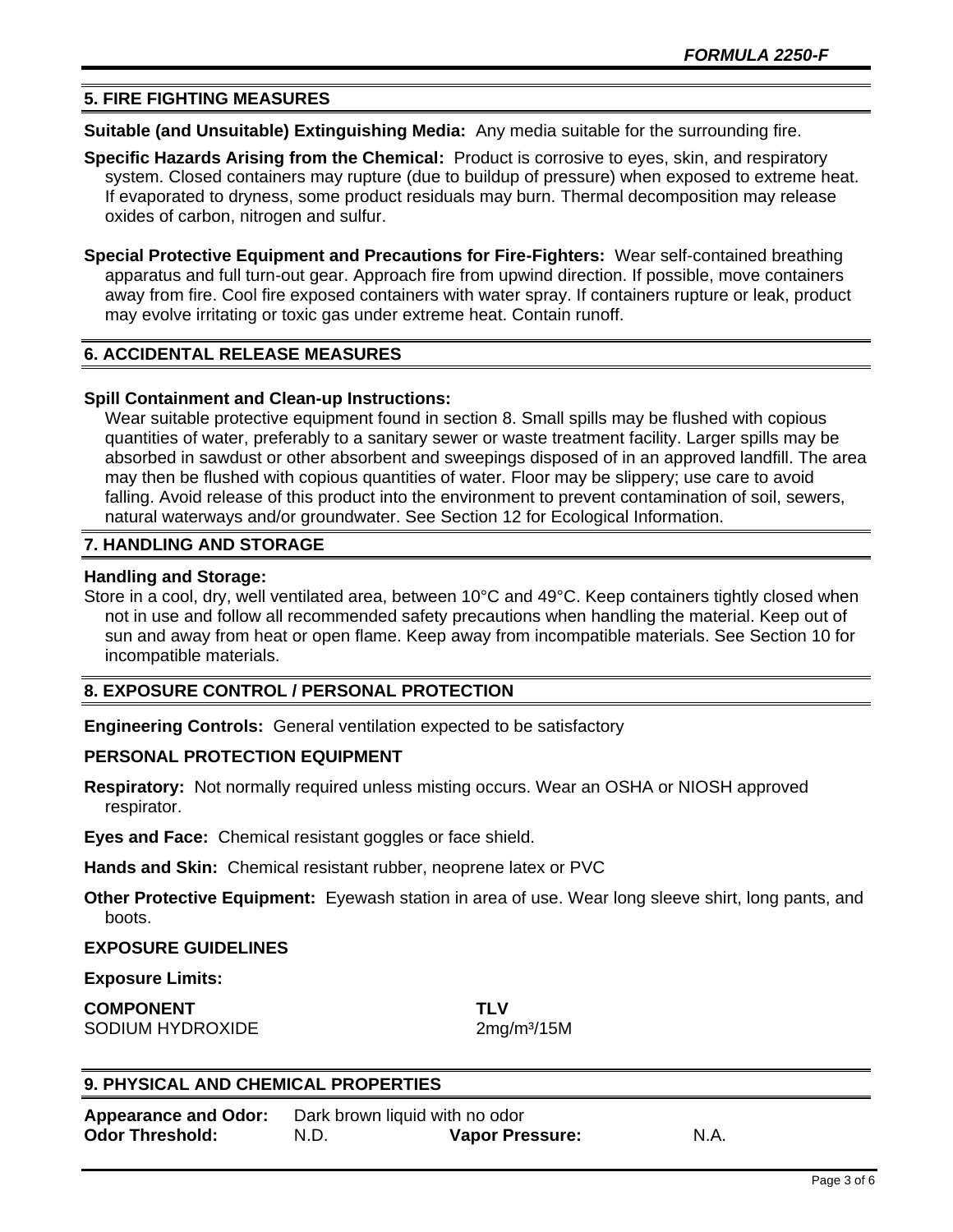| pH (undiluted):                     | $12.65 - 13.15$          | <b>Vapor Density:</b>                  | ا>                     |
|-------------------------------------|--------------------------|----------------------------------------|------------------------|
| <b>Freeze Point:</b>                | N.A.                     | Specific Gravity(@22°C):               | $1.16 - 1.17$          |
| <b>Boiling Point:</b>               | $>100^{\circ}$ C (212°F) | <b>Solubility in Water:</b>            | Complete               |
| <b>Flash Point:</b>                 | <b>None</b>              | <b>Partition Coefficient:</b>          | N.D. (n-octanol/water) |
|                                     |                          | Auto-Ignition Temperature: N.D.        |                        |
| <b>Evaporation Rate:</b>            | 1.0                      | <b>Decomposition Temperature: N.D.</b> |                        |
| Flammability (solid, gas): No       |                          | <b>Viscosity:</b>                      | N.A.                   |
| Flammable Limits in Air: LFL - N.A. |                          |                                        |                        |
|                                     | $UFL - N.A.$             |                                        |                        |

# **10. STABILITY AND REACTIVITY**

**Reactivity:** Not normally reactive at normal temperatures and pressure.

**Chemical Stability:** Stable under normal conditions

**Possibility of Hazardous Reactions:** Will not occur under normal conditions.

**Conditions to Avoid:** Avoid excessive heat, sparks or open flames.

**Incompatible Materials:** Concentrated acids or oxidizing agents.

**Hazardous Decomposition Products:** Thermal decomposition may release oxides of carbon, nitrogen and sulfur.

#### **11. TOXICOLOGICAL INFORMATION**

**Ingestion Testing:** Rat, LD50: 2846 mg/kg\* \*Calculated based on GHS acute toxicity formula.

**Skin Testing: None established for this product.** 

**Inhalation Testing:** None established for this product.

## **CHRONIC TOXICITY DATA**

**Sensitization Testing:** None established for this product.

**Other Testing:** None established for this product.

**Routes of Exposure:** Eyes, Ingestion, Inhalation, Skin.

**Eye Contact:** May cause severe irritation or burns. Prolonged contact may cause irreversible damage and/or blindness.

- **Skin Contact:** Prolonged contact may cause irritation, rash or burns. Severity is generally determined by concentration of solution and duration of contact.
- **Inhalation:** Inhalation of vapor or mist can cause severe irritation of nose, throat, and lungs. May cause damage to the upper respiratory tract and lungs under severe conditions.
- **Ingestion:** May be toxic. May cause severe irritation or burns of the mouth, throat, and internal tissues resulting in possible nausea and/or vomiting. Large amounts can result in acute toxic effects which may be fatal.

**Medical Conditions Aggravated by Exposure:** None known.

**Chronic Effects from Repeated Overexposure:** Other than short term effects, none established.

## **12. ECOLOGICAL INFORMATION**

#### **Aquatic Toxicity Data:**

Invertebrate: Daphnia magna, EC50/48hr: 359 mg/l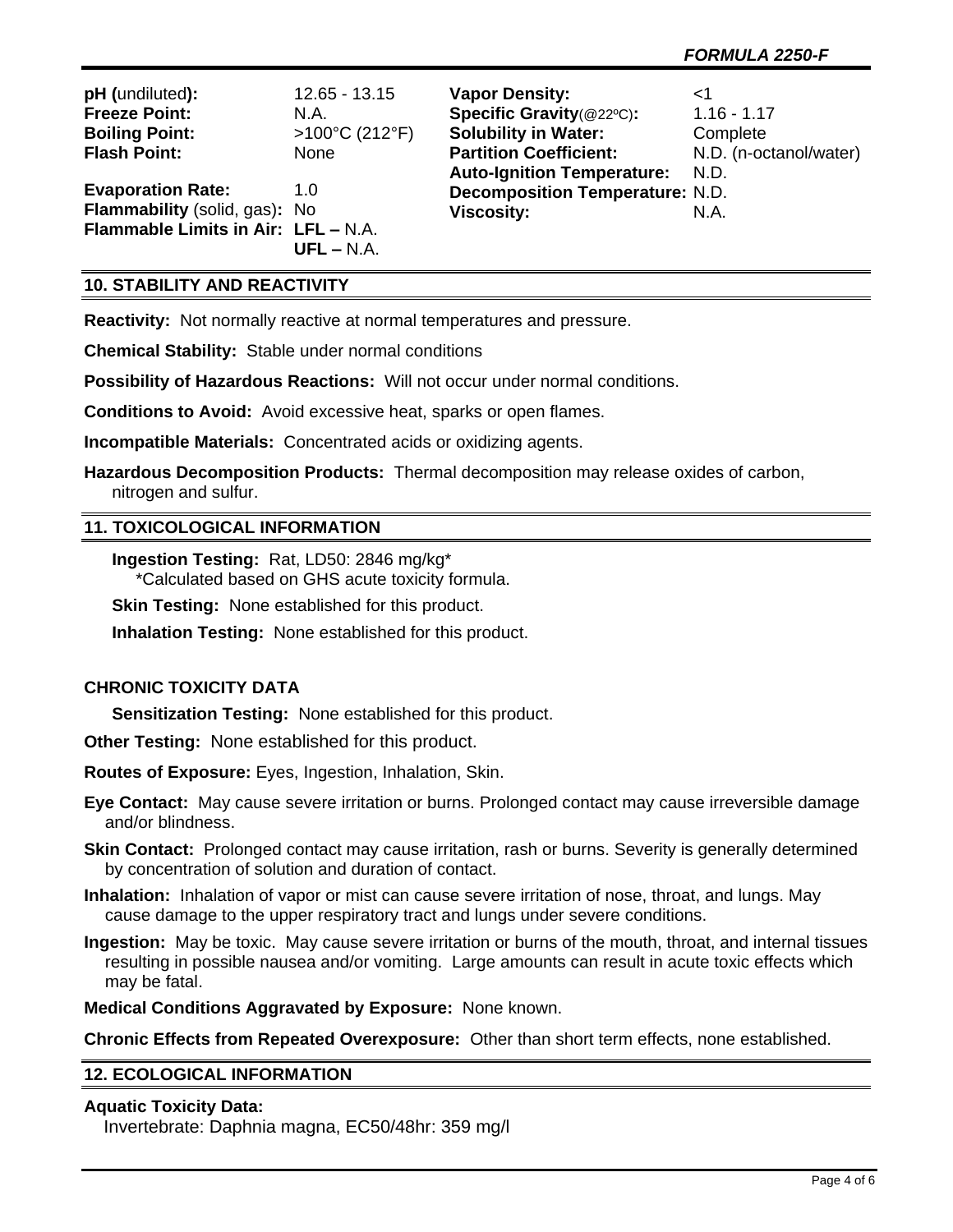Fish: Rainbow trout, LC50/96hr: 326 mg/l

\*Calculated based on GHS acute aquatic toxicity formula.

**Product Fate Data:** None established for this product.

**Biodegradation Data:** None established for this product.

#### **13. DISPOSAL CONSIDERATIONS**

**Waste Disposal:** Dispose of in accordance with local, regional, national and international regulations. Contact the Hazardous Waste representative at the nearest EPA Regional Office for guidance. Container Disposal: Triple rinse container (or equivalent) promptly after emptying and offer for reconditioning if appropriate. Empty the rinsate into application equipment or a mix tank or store rinsate for later use or disposal.

## **14. TRANSPORT INFORMATION**

# **US DEPARTMENT OF TRANSPORTATION (DOT) INFORMATION**

**UN/NA ID Number:** UN3266 **Proper Shipping Name:** CORROSIVE LIQUID, BASIC, INORGANIC, N.O.S. (CONTAINS SODIUM HYDROXIDE) **Hazard Class:** 8 **Packing Group:** PGIII

# **VESSEL TRANSPORT (IMO/IMDG)**

**UN/NA ID Number:** UN3266 **Proper Shipping Name:** CORROSIVE LIQUID, BASIC, INORGANIC, N.O.S. (CONTAINS SODIUM HYDROXIDE) **Hazard Class:** 8 **Packing Group:** PGIII **Marine Pollutant:** No

# **15. REGULATORY INFORMATION**

# **US FEDERAL REGULATIONS**

**TSCA:** All ingredients listed or exempt from listing. **CERCLA and/or SARA RQ:** No ingredients listed in this section. **SARA Section 302 Hazard Class:** No ingredients listed in this section. **SARA Section 311/312 Chemicals:**  Acute Health Hazard: Yes Chronic Health Hazard: No Fire Hazard: No Sudden Release of Pressure Hazard: No Reactive Hazard: No

**SARA Section 313 Chemicals:** No ingredients listed in this section.

## **STATE REGULATIONS**

This product contains a chemical(s) known to State of California to cause birth defects or other reproductive harm.

## **16. OTHER INFORMATION**

# **HAZARD RATING SUMMARY**

| <b>Hazard Rating System:</b> | <b>NFPA</b> | <b>CODE TRANSLATION</b> |
|------------------------------|-------------|-------------------------|
| Health:                      |             | $0 =$ Minimal Hazard    |
| Flammability:                |             | 1 = Slight Hazard       |
| <b>Reactivity:</b>           |             | 2 = Moderate Hazard     |
| Special:                     |             | 3 = Severe Hazard       |
|                              |             | $4$ = Extreme Hazard    |